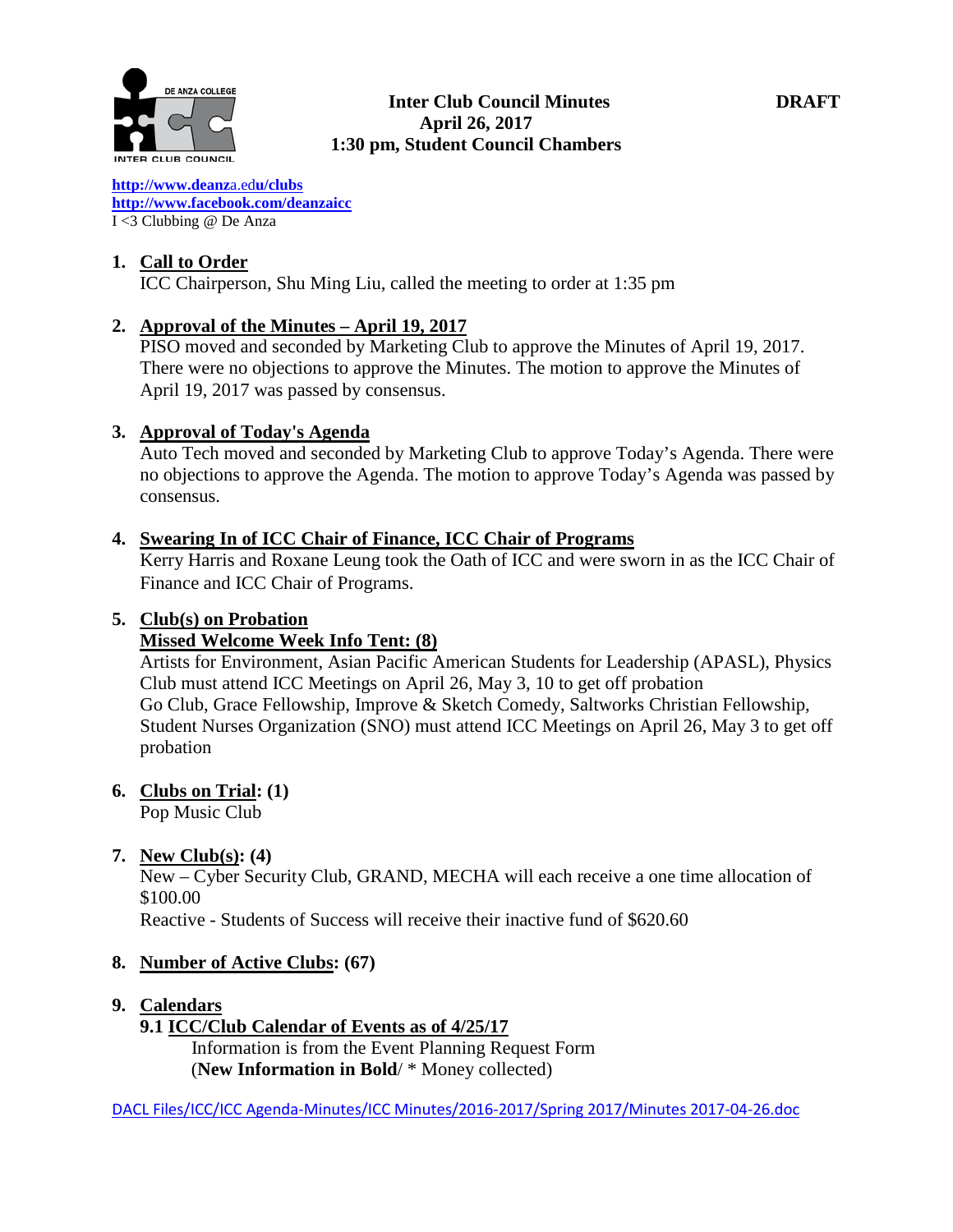- April 27 Club Day 11:00 am 1:00 pm Main Quad
- May 11 Club Day alternative day in case of rain  $11:00 \text{ am} 1:00 \text{ pm} \text{Main Quad}$
- **May 18 Spring Carnival – 11:30 am – 1:00 pm – Main Quad**

#### **May 19 Cultural Show hosted by VSA – 5:00 pm – 8:00 pm – VPAC**

#### **9.2 DASB Calendar of Events as of 4/25/17**

Information is from the Event Planning Request Form (**New Information in Bold**/ \* Money collected)

#### **10. ICC/Club Account Balance Status as of 4/25/17 (New Information in Bold)**

| Club/ICC Allocation Account            | $(#41-54730)$ | \$3,824.66  |
|----------------------------------------|---------------|-------------|
| <b>ICC Allocation-New Club Account</b> | $(#41-54720)$ | \$600.00    |
| <b>ICC Events Award Account</b>        | $(#41-54600)$ | \$4,550.00  |
| <b>ICC</b> Inactive Hold               | $(#44-4300)$  | \$9,514.32  |
| <b>ICC Scholarship Account</b>         | $(#44-4310)$  | \$15,620.66 |
| ICC                                    | $(#44-4320)$  | \$2,601.19  |
|                                        |               |             |

#### **11. Business**

# **11.1 Club Concessions for May 6th**

IDEA - Our club needs the concession as additional funds to support its functioning. We are a project management club and we intend to use the money raised to fund or members' projects.

ICC Chair of Programs, Roxane Leung announced that another concession spot is available at the next ICC Meeting. Please submit a Flea Market Concession Bid at the beginning of the Meeting.

#### **11.2 Club Budget Request**

Auto Tech moved and seconded by Anime Club to approve Psychology Club's request of \$150.00 from Club/ICC Allocation Account #41-54730 to Psychology Club (#41-54163-4013) for Club Banner. Auto Tech moved and seconded by Women Empowered to end discussion. There were no objections to end discussion. The motion to approve Psychology Club's request of \$150.00 from Club/ICC Allocation Account #41-54730 to Psychology Club (#41-54163-4013) \$150.00 for Club Banner was passed by consensus.

Auto Tech moved and seconded by Women Empowered to approve Outdoor Club's request of \$180.00 from Club/ICC Allocation Account #41-54730 to Outdoor (#41-54370-4060) for Printing (color copies). Auto Tech moved and seconded by The De Anza Network to end discussion. There were no objections to end discussion. The motion to approve Outdoor Club's request of \$180.00 from Club/ICC Allocation Account #41-54730 to Outdoor (#41-54370-4060) for Printing (color copies) was passed by consensus.

Auto Tech moved and seconded by PISO to approve IDEA's request of \$80.00 from Club/ICC Allocation Account #41-54730 to IDEA (#41-54685-4013) \$70.00 for Banner, (#4154685-4060) \$10.00 for Printing of informational flyers.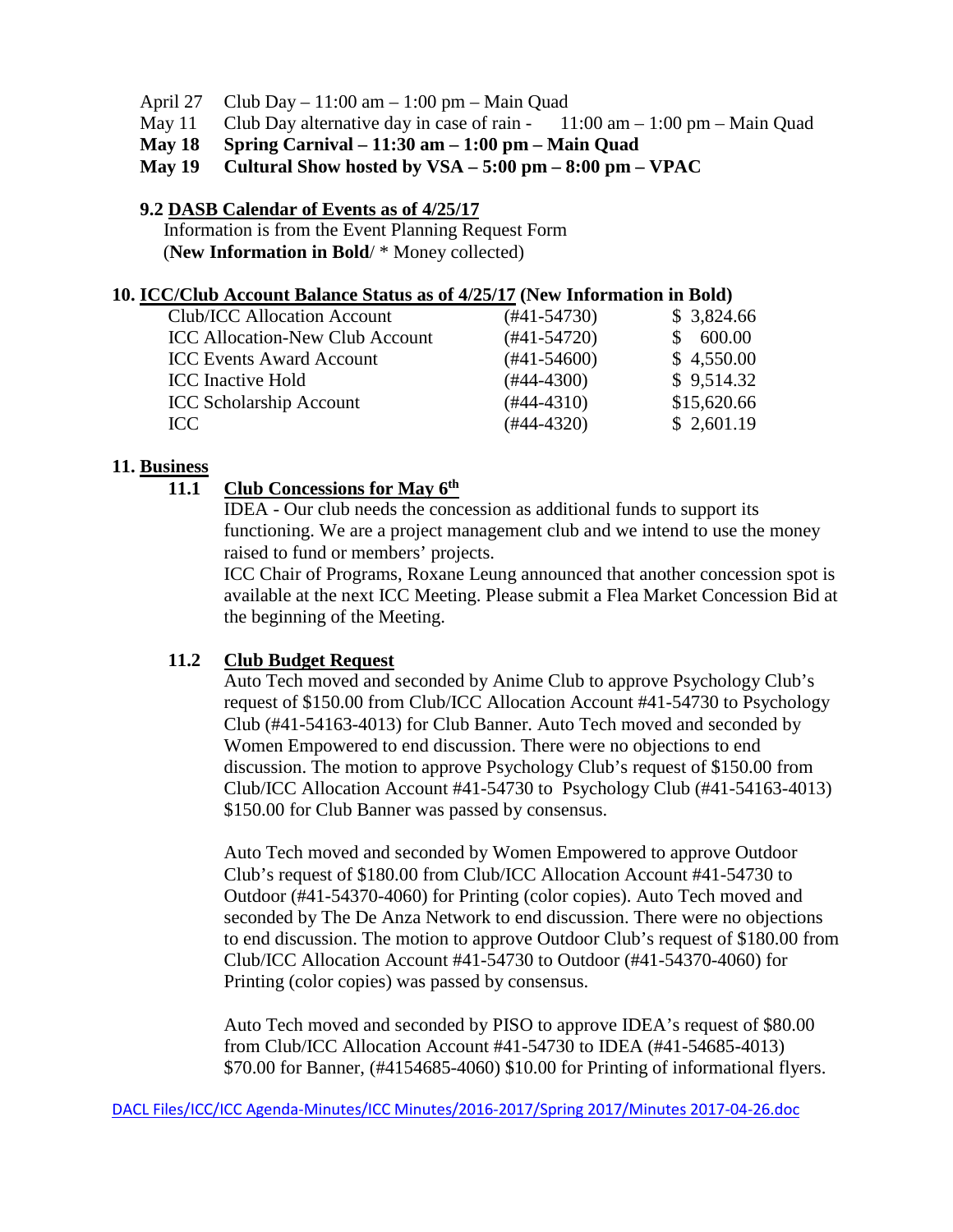Auto Tech moved and seconded by Music Club to end discussion. There were no objections to end discussion. The motion to approve IDEA's request of \$80.00 from Club/ICC Allocation Account #41-54730 to IDEA (#41-54685-4013) \$70.00 for Banner, (#4154685-4060) \$10.00 for Printing of informational flyers was passed by consensus.

# **11.3 Welcome Week Info Tent Drawing 4@\$50**

Thank you clubs for participating Spring 2017 Welcome Week Info Tent. The Welcome Week drawing for 4@\$50 was held. Congratulations to CSSA, Competitive Gamers, Developers' Guild, eSpoers for winning \$50 for your club.

# **11.4 Club Karaoke Drawing 2@\$50**

Thank you: 4 Elements Hip Hop, IDEA, Intervarsity Christian Fellowship, Music Club, Political Revolution, VSA for participating in Club Karaoke Spring 2017. A drawing was held.

Congratulations IDEA and Intervarsity Christian Fellowship for winning \$50 each

# **11.5 Club Day**

Roxane, ICC Chair of Programs and La Donna, ICC Advisor reminded clubs about the Club Day on April 18. To blow up balloons between 9:00am – 10:30am. Check in at ICC tent after setting up from 10:30 am – 11:15 am in Main Quad. Clean-up area and check out from 1:00 pm with ICC Officers or ICC Secretary in the blue t-shirts. Also there are still plenty of time slots for Club Performances. Clubs on probation or clubs on trial may perform but will not be eligible for club performance awards. Clubs on Trial will need to share tables in front of Admin Bldg.



# **De Anza College Club Day Guidelines**

|                                   | Club Day is mandatory for clubs to attend.                    | Alternative date in case of rain                                         |
|-----------------------------------|---------------------------------------------------------------|--------------------------------------------------------------------------|
| Date:                             | Thursday, April 27, 2017                                      | May 11, 2017                                                             |
| Time:                             | 11:00 am - 1:00 pm                                            |                                                                          |
|                                   |                                                               | ** Please remember to check in by 11 am at ICC Tent in front of Fountain |
|                                   |                                                               | and check out starting at 1 pm with one of the ICC Officers or ICC       |
|                                   | Secretary who will be wearing a Bright Turquoise Blue t-shirt |                                                                          |
| Location:                         | Main Quad                                                     |                                                                          |
| $9:00$ am – 10:30am               |                                                               | Blow up (5) Balloons (clubs need to have at least 2 club members)        |
| $9:00$ am – 11:00am               | Set Up Club Tables (1Table/2 Chairs)                          |                                                                          |
|                                   | 10:30am - 11:15amCheck in at ICC Tent                         |                                                                          |
| $1:00 \text{pm} - 1:30 \text{pm}$ |                                                               | Clean up (Put away tables and chairs, remove trash from your area)       |
|                                   |                                                               | Check out (find an ICC Officer in a Bright Turquoise Blue T-SHIRT to     |
|                                   | check your club area)                                         |                                                                          |
|                                   |                                                               |                                                                          |

**Clubs must CHECK OUT before leaving; failure to do so will result in a \$25 fine.**

\$100: Award for Clubs

Best Decorated Club Table (3 awards)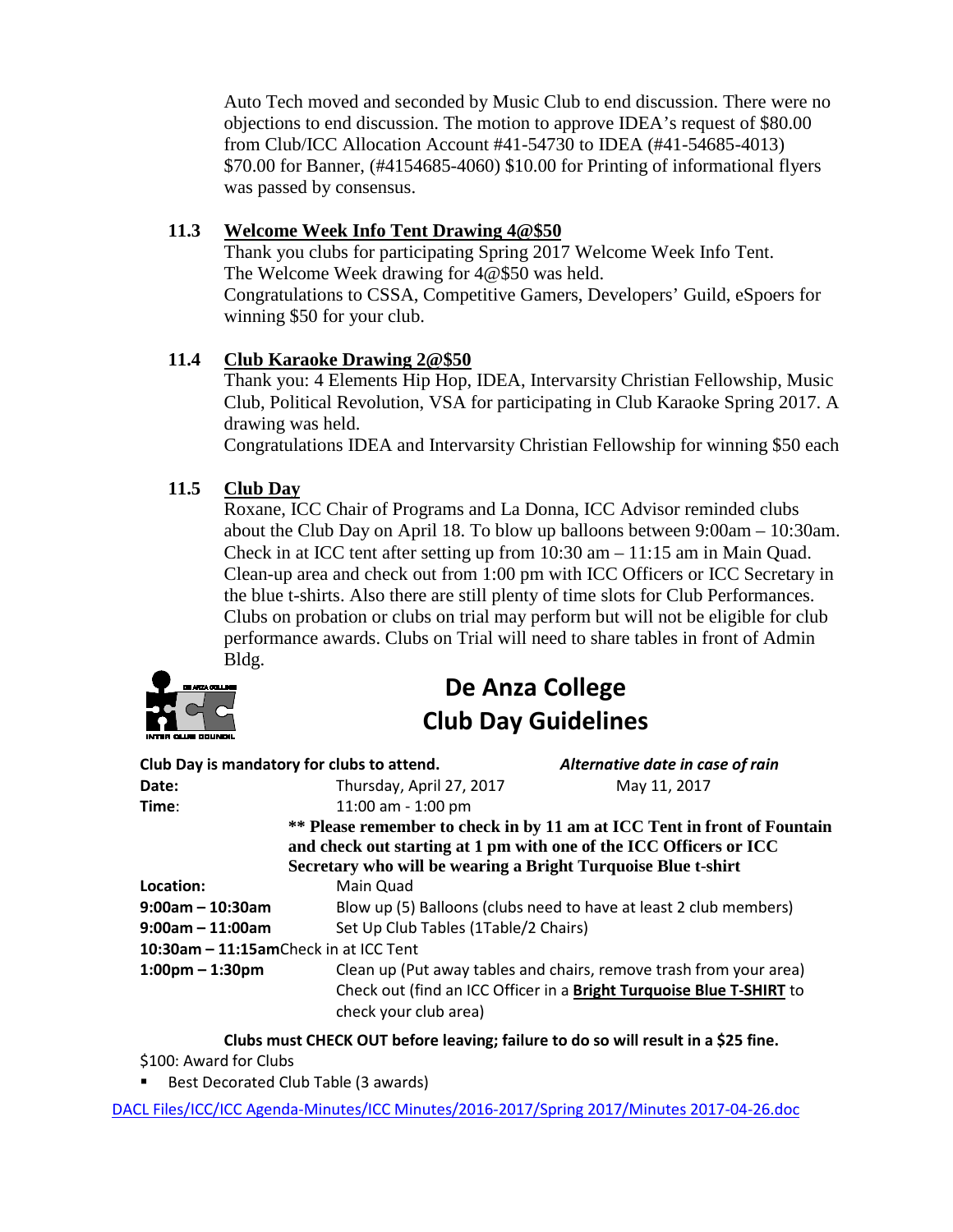- Best Spirited (3 awards)
- Best Group Performance (song/dance/skit/poem etc.) (4 awards) (A drawing may be held)

#### **SIGN UP FOR A PERFORMANCE TIME AT THE ICC MEETING OR THE FRONT DESK OF THE OFFICE OF COLLEGE LIFE OFFICE – Ask for Sign Up Sheet. PERFORMANCES CAN BE A DANCE, SINGING, CHANTING, POETRY READING, SPORTS EXIBIT, DEMONSTRATION, SKIT, OR GAME ACTIVITY THAT IS PERFORMED BY CLUB MEMBERS OR INVOLVES AUDIENCE.**

#### *Please present your music in a USB flash drive to the DJ for your performance.*

#### *FINES OF \$25 IF CLUB LEAVES TABLE/CHAIR OR FAILS TO PERFORM. A DOUBLE FINE OF \$50 WILL BE GIVEN TO CLUBS WHO COMMIT BOTH OFFENSES.*

#### *Reminder!! Print Club Handouts before Club Day Have Club Room File Drawer Key*

Please Check-in 5 minutes before your performance at the ICC Tent Tables and chairs are provided. Each club is limited to one (1) table and two (2) chairs.

#### **CHOICE OF LOCATION IS ON A FIRST COME BASIS.**

Each club will need to provide:

- Volunteers to set up and return one (1 table and 2 chairs available at the Flag Pole or Fountain Area)
- Club sign and decorations.
- Food items need to be wrapped. Don't bring candy that will melt on a warm day.
- Club Banner, Sign or Poster with the Club Name Please assist other clubs who may ask for help with their table/chair.

Reminder - No homemade food or loud music. If a club cannot participate in Club Day, a written note must be submitted at least twenty-four (24) hours prior to the event. Please check in at the ICC Info Table when you set up and when you leave. Clean up your immediate area. Club(s) will be charged a \$25 fine if the area is not cleaned up or it you leave your table or chairs.

#### **CLUB(S) ON TRIAL**

• Will have to share their table with another prospective club. Set up in front of the Administration Building near the Flag Pole. Check in at the ICC tent first before setting up.

#### **12. Reports**

ICC Chairperson: Shu Ming Liu

1. Please don't hesitate to give us any suggestions for improvement! We are open to new ideas that will change ICC for the better.

ICC Chair of Finance: Kerry Harris

- 1. Be sure to submit budget requests on Mondays agenda meeting in Student Council Chambers B 1:30-2:25
- 2. Sign up for Club Day performance for a chance to win \$100 for your club!
- ICC Chair of Programs: Roxane Leung

Hi everyone! I'm so happy to be working with you this quarter!

1. Club Day is this Thursday! All clubs must be present by 9am for check in and must stay till 1pm. Please be reminded that there will be prizes (\$100!) for clubs that are "best decorated", "best spirited" and "best performance". Good luck tomorrow guys!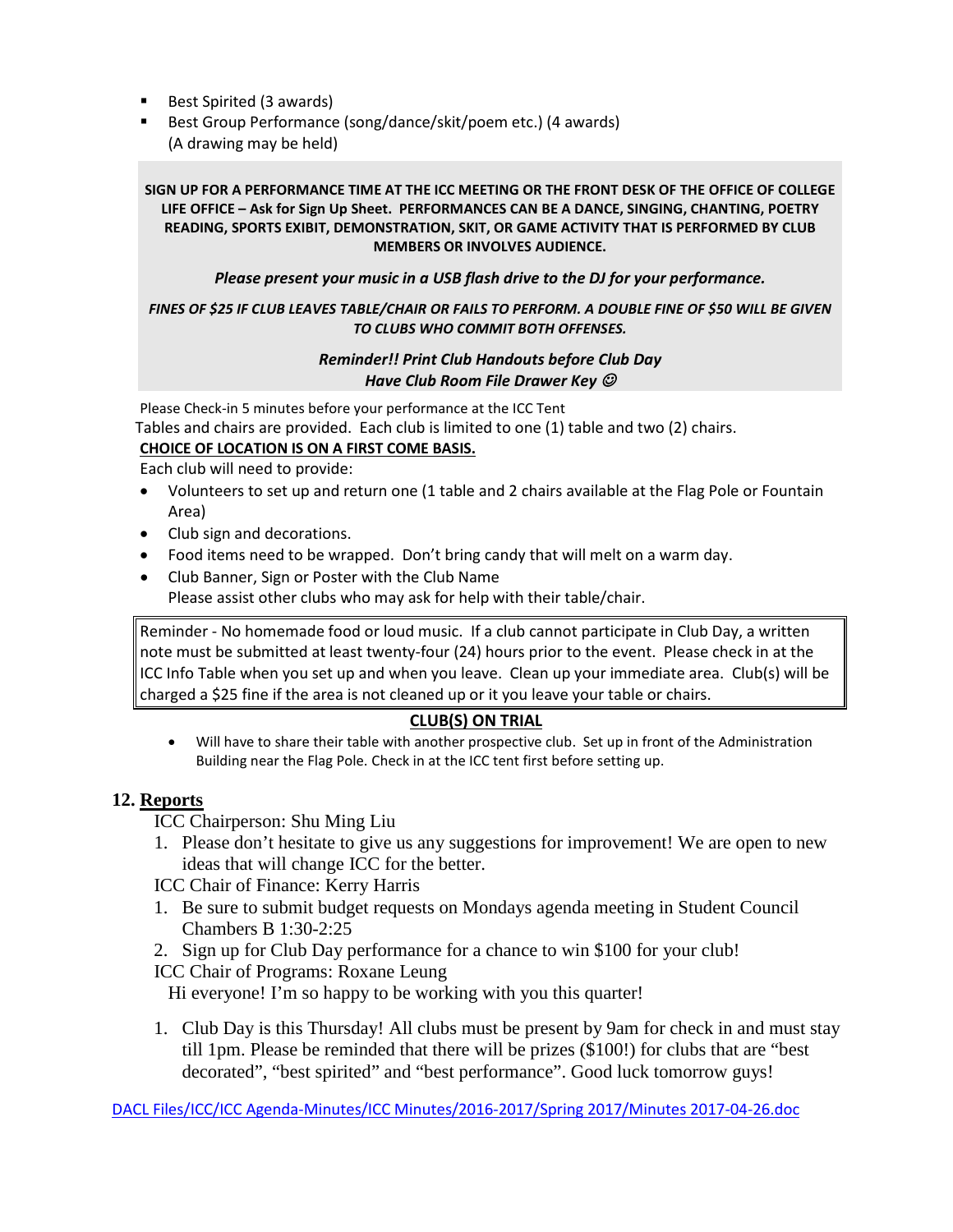ICC Chair of Marketing: Mevani Gotama

- 1. Club Day is coming! Please decorate your table as best as you can, try to attract new members. Also, take photos of your club on the club day and email those photos to me (after the club day) to be featured in the ICC facebook page! See you guys this Thursday!
- 2. Join our ICC facebook www.facebook.com/deanzaicc

DASB Liaison: TBD

ICC Advisor: La Donna Yumori-Kaku

- 1. Reserving Conference A/B for a Club Event: I would like to meet with the club member who knows about the club event and then go up to De Anza Dining Services Office to reserve the room. Please have "alternate dates " for club event. Please plan in advance since the room is used by other offices and spring dates are filling up.
- 2. Club Events that collect \$: Please fill out "College Life Fundraiser / Money Collection form" prior to collecting money. Please deposit ALL money donations to your club account. Then the club needs to do a requisition to reimburse costs. Remember club reimbursements require prior club meeting minutes that approved the expense that is attached to the requisition.
- 3. Helium Balloons: Please use ICC Equipment Form to request use of Helium. Clubs may use the balloons and ribbons that we have instead of buying your own unless you have special colors. Please buy 12"balloon size. Limit 20 Balloons per club event. Limit 5 on Club Day.
- 4. Club Elections for 2017-2018: Reminder all clubs need to have completed their club elections no later then the  $6<sup>th</sup>$  week of Spring Quarter Friday May 19, 2017. A new ICC/Club Financial Roster needs to be completed. Please put the date that those officer's signatures become official (Info on the top right side of the form).
- 5. Club Events for La Donna to email to clubs: I will be checking that the club event room has been OFFICIALLY RESERVED before I send out the email.

| 19. IWII VAII                                               |                |               | <b>Probation</b> | <b>Probation</b> |
|-------------------------------------------------------------|----------------|---------------|------------------|------------------|
|                                                             | <b>Present</b> | <b>Absent</b> | <b>Present</b>   | <b>Absent</b>    |
| <b>4 Elements Hip Hop Club</b>                              | X              |               |                  |                  |
| <b>Accounting &amp; Finance Club</b>                        | X              |               |                  |                  |
| <b>Anime Club</b>                                           | X              |               |                  |                  |
| <b>Artificial Intelligence for Robotics (AIR)</b>           |                | X             |                  |                  |
| <b>Artists for Enviroment</b>                               |                |               |                  | X                |
| <b>APASL</b>                                                |                |               |                  | X                |
| <b>Auto Technology</b>                                      | X              |               |                  |                  |
| <b>Badminton Club</b>                                       | X              |               |                  |                  |
| <b>Biology Club</b>                                         |                | X             |                  |                  |
| <b>Cheer and Dance Team</b>                                 | X              |               |                  |                  |
| <b>Chemistry Club</b>                                       | X              |               |                  |                  |
| <b>Chinese Student &amp; Scholars Association</b><br>(CSSA) | X              |               |                  |                  |
| <b>Circle K</b>                                             | X              |               |                  |                  |
| <b>Clean Energy Club</b>                                    |                | X             |                  |                  |
| <b>Competitive Gamers Club</b>                              | X              |               |                  |                  |

# **13. Roll Call**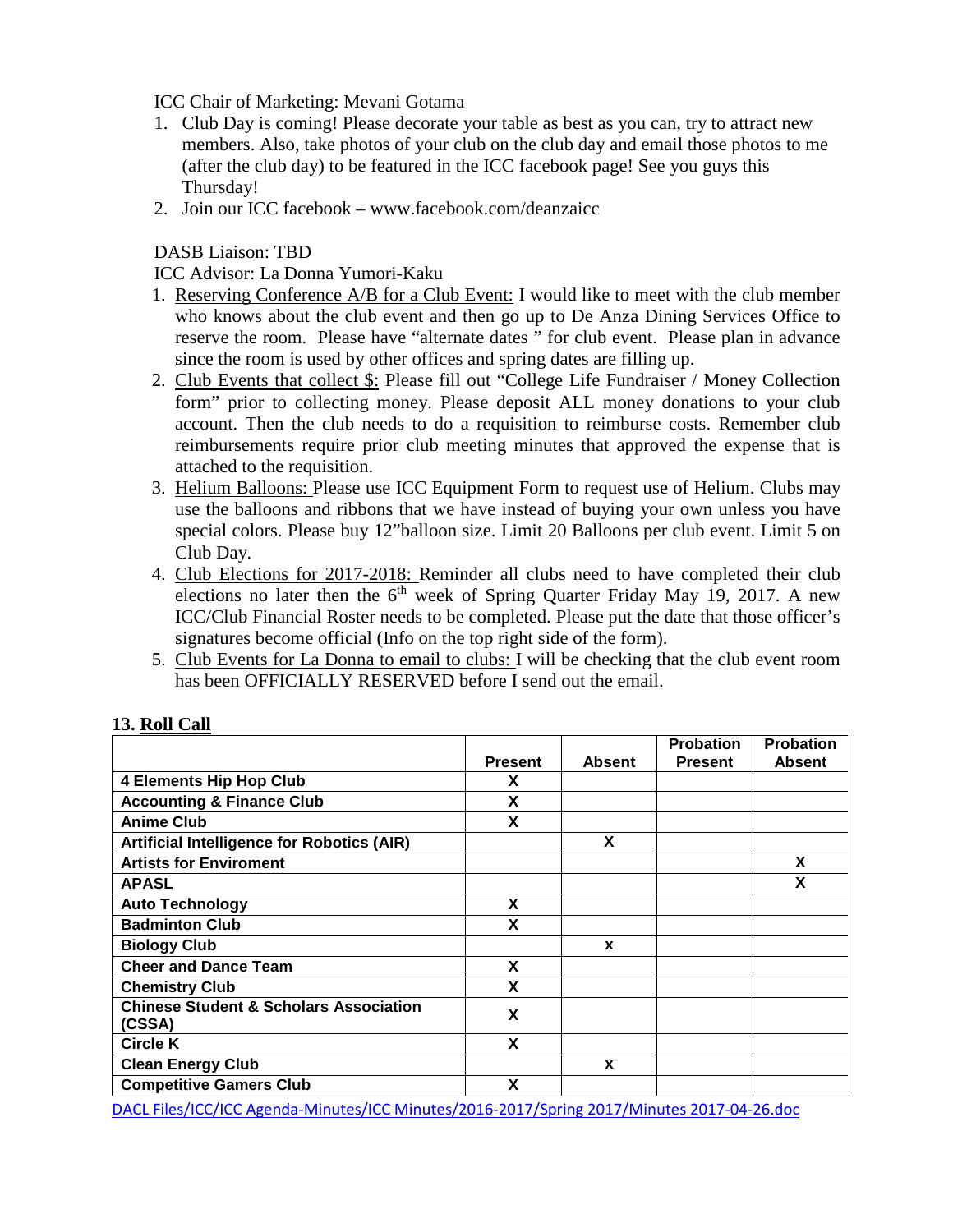|                                                                        | <b>Present</b>                                | <b>Absent</b> | <b>Probation</b><br><b>Present</b> | <b>Probation</b><br><b>Absent</b> |
|------------------------------------------------------------------------|-----------------------------------------------|---------------|------------------------------------|-----------------------------------|
| <b>Cyber Security Club</b>                                             | X                                             |               |                                    |                                   |
| <b>DECA</b>                                                            | X                                             |               |                                    |                                   |
| Deep Mind X                                                            | X                                             |               |                                    |                                   |
| <b>Desi Student Association (DSA)</b>                                  | X                                             |               |                                    |                                   |
| <b>Developers' Guild</b>                                               | <b>X</b>                                      |               |                                    |                                   |
| <b>Engineering Technology Club (ETC)</b>                               | $\mathsf{x}$                                  |               |                                    |                                   |
| eSports                                                                | $\pmb{\mathsf{X}}$                            |               |                                    |                                   |
| <b>Ethical International Career Planning</b>                           | $\boldsymbol{\mathsf{X}}$                     |               |                                    |                                   |
| <b>Explorers' Nest</b>                                                 | X                                             |               |                                    |                                   |
| <b>Fellowship of Overseas Students (FOS)</b>                           | X                                             |               |                                    |                                   |
| <b>Filmmakers Union</b>                                                | X                                             |               |                                    |                                   |
| G.R.A.N.D                                                              | X                                             |               |                                    |                                   |
| <b>Go Club</b>                                                         |                                               |               | X                                  |                                   |
|                                                                        |                                               |               |                                    | X                                 |
| <b>Grace Fellowship</b><br><b>Hong Kong Student Association (HKSA)</b> |                                               |               |                                    |                                   |
| <b>IDEA</b>                                                            | X                                             |               |                                    |                                   |
|                                                                        | X                                             |               | X                                  |                                   |
| <b>Improv &amp; Sketch Comedy</b>                                      |                                               |               |                                    |                                   |
| <b>International Student Volunteers (ISV)</b>                          | X                                             |               |                                    |                                   |
| InterVarsity Christian Fellowship at De Anza                           | X                                             |               |                                    |                                   |
| <b>Iranian Student Association (ISA)</b>                               | $\pmb{\mathsf{X}}$                            |               |                                    |                                   |
| <b>Japanese and American Association (JAA)</b>                         | $\pmb{\mathsf{X}}$                            |               |                                    |                                   |
| <b>K-Pop Dance Club</b>                                                | $\boldsymbol{\mathsf{X}}$                     |               |                                    |                                   |
| <b>Koala Tree</b>                                                      | $\pmb{\mathsf{X}}$<br>$\overline{\mathbf{x}}$ |               |                                    |                                   |
| <b>Korean Student Association (KSA)</b>                                |                                               |               |                                    |                                   |
| Latina/o Empowerment at De Anza (¡LEAD!)                               |                                               | X             |                                    |                                   |
| M.E.Ch.A                                                               | X                                             |               |                                    |                                   |
| <b>Marketing Club</b>                                                  | $\boldsymbol{\mathsf{x}}$                     |               |                                    |                                   |
| <b>Medical Outreach Association (MOA)</b>                              | X                                             |               |                                    |                                   |
| <b>Music Club</b>                                                      | X                                             |               |                                    |                                   |
| <b>Muslim Student Association (MSA)</b>                                |                                               | X             |                                    |                                   |
| <b>NAMI-DA</b>                                                         |                                               | X             |                                    |                                   |
| <b>Outdoor Club</b>                                                    | X                                             |               |                                    |                                   |
| Permias Indonesian Student Organization<br>(PISO)                      | <b>X</b>                                      |               |                                    |                                   |
| <b>Physics Club</b>                                                    |                                               |               |                                    | <b>X</b>                          |
| <b>De Anza's Political Revolution</b>                                  | X                                             |               |                                    |                                   |
| <b>Psychology</b>                                                      | X                                             |               |                                    |                                   |
| <b>PUSO</b>                                                            | X                                             |               |                                    |                                   |
| <b>Saltworks Christian Fellowship</b>                                  |                                               |               |                                    | x                                 |
| <b>Second Journey</b>                                                  | X                                             |               |                                    |                                   |
| <b>Shotokan Karate</b>                                                 |                                               | X             |                                    |                                   |
| <b>Statistics Club (DASC)</b>                                          |                                               | X             |                                    |                                   |
| <b>Student Nurses Organization (SNO)</b>                               |                                               |               | X                                  |                                   |
| <b>Students of Success</b>                                             | X                                             |               |                                    |                                   |
| <b>T-Tennis</b>                                                        | $\boldsymbol{\mathsf{X}}$                     |               |                                    |                                   |
| <b>Taiwanese Student Association (TSA)</b>                             | X                                             |               |                                    |                                   |
| <b>Tech &amp; Business Association</b>                                 | $\mathbf{x}$                                  |               |                                    |                                   |